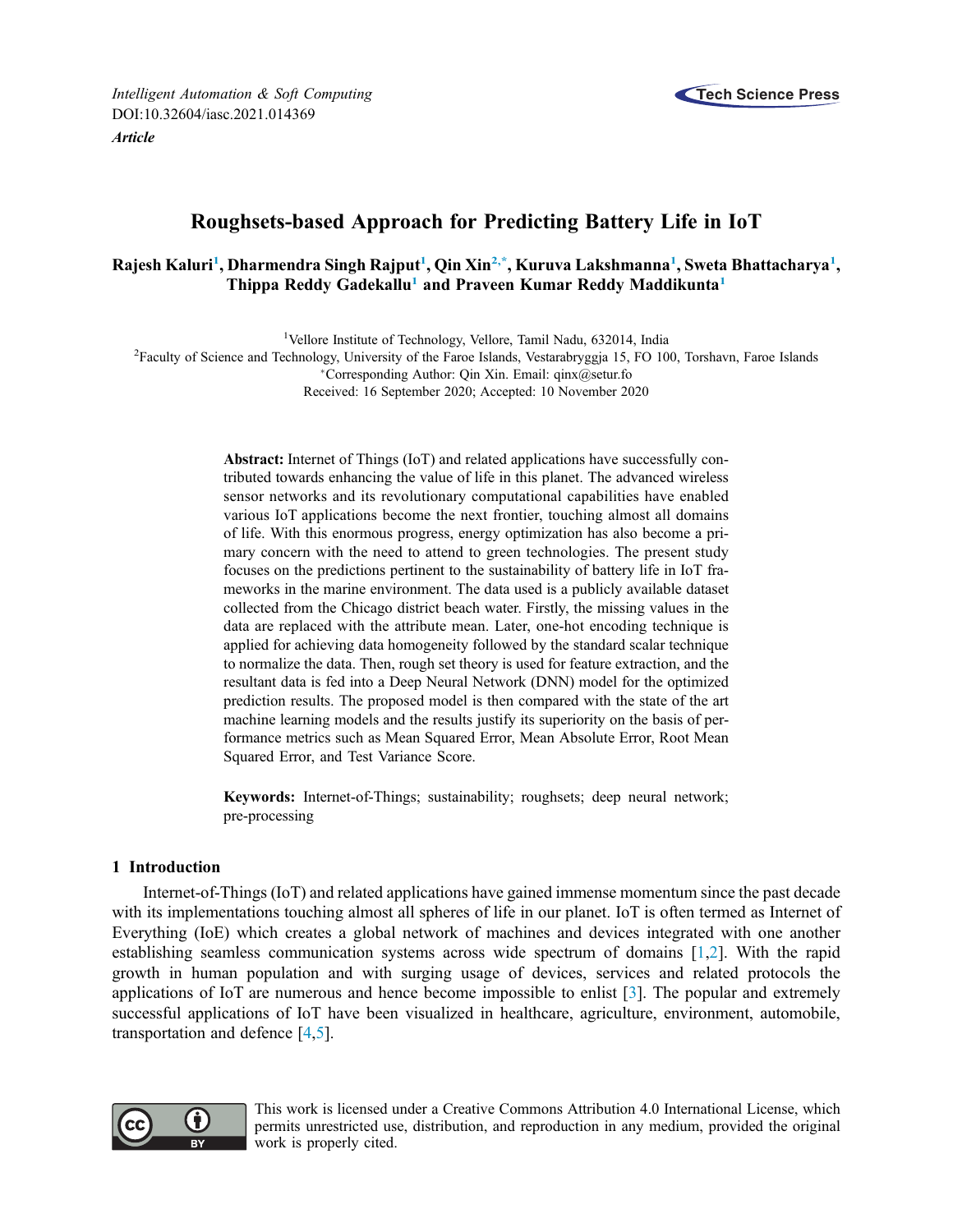In healthcare, IoT applications have enabled reliable tracking of patients and transforming of data for providing essential and accelerated medical service [6]. The use of sensors has helped collect crop data thereby aiding agronomic decision making and enhancement of cultivation [7]. Industry 4.0 is the present trend for automation and data exchange in the manufacturing sector using cutting edge technologies like cyber physical systems (CPS), IoT, AI, cloud computing and Industrial IoT (IIoT). Industry 4.0 is a subset of the fourth generation industrial revolution which includes areas that are generally outliers in industrial sector. It basically encompasses a framework consisting of wireless connectivity, sensors and systems capable of making intelligent decisions providing visualization of the working of an entire manufacturing floor [8]. This concept sets the stage for smart factories. It is a giant progression from automation to a system which collects data streams from various operational processes and takes intelligent decisions for its running without human intervention. The mundane routine tasks are taken care by AI and machine learning applications making time for human beings to focus on only high level decision making and exception handling [9,10]. IoT environment have significantly contributed in traffic control, parking allotments and even assisted in improving driving experiences ensuring efficiency and safety  $[11,12]$ . Most importantly in the defense sector IoT applications have been adopted for surveillance, disaster prevention and robotic interventions [13]. The applications of IoT in agriculture, industry and various real time sectors have helped primarily in monitoring and control of weather conditions, health conditions, mechanical failures and various other instances of failure predictions. For all of these implementations sustainability of battery life is extremely important because if battery drains out it may lead to disastrous consequences due to failure in predictions of exceptional events [14–16].

The present study focuses on prediction of battery life sustainability for sensors which are installed in the beaches for collecting marine data. These sensors and batteries are primary components for IoT applications deployed to collect and monitor data from the marine environment namely Beach name, Measurement Timestamp, Water Temperature, Turbidity, Transducer Depth, Wave Height, Wave period and the battery life. Various applications for monitoring marine environment have been developed integrating IoT architectures, sensing, and control and communication technologies. These implementations are predominant in the areas of ocean sensing and monitoring, wave and current monitoring, water quality assessment, fish farming and coral reef monitoring. Although significant research has been conducted on IoT applications catering to the needs of marine environment, most of the studies have been conducted either at the under-water or surface level. Also solar energy harvesting has been a major point of discussion among various studies along with other forms of energy – wind, wave and ocean currents. The world at this point is progressing towards green technologies where energy optimization plays a vital role  $[17,18]$ . Based on such thorough analysis of the various applications of IoT in marine and other sectors, it has been observed that not much research have been conducted focusing on predicting the sustainability of battery life. Energy optimization is an essential aspect to be focused upon where the numerous research is being conducted emphasizing green computing. Naturally predicting the sustainability of battery life acted as a prime motivation in the present study.

The data used in the study is a publicly available dataset collected from the Chicago park district beach water. The missing values in the raw data are replaced with attribute means and then one hot encoding technique is applied achieve data homogeneity transforming all categorical values to numerical ones. This data is further normalized using Standard scalar technique and rough set approach is used for feature extraction. The extracted data thus contain best features having most significant impact on the target class – battery life. The extracted data is fed into a DNN ensuring use of activation function for optimized prediction results on battery life sustainability of the devices in the IoT framework. The prediction of battery life would help in tuning the connected sensor and network devices for the achievement of sustainable energy. The results are compared with the start of the art technologies to establish reliability of the prediction results.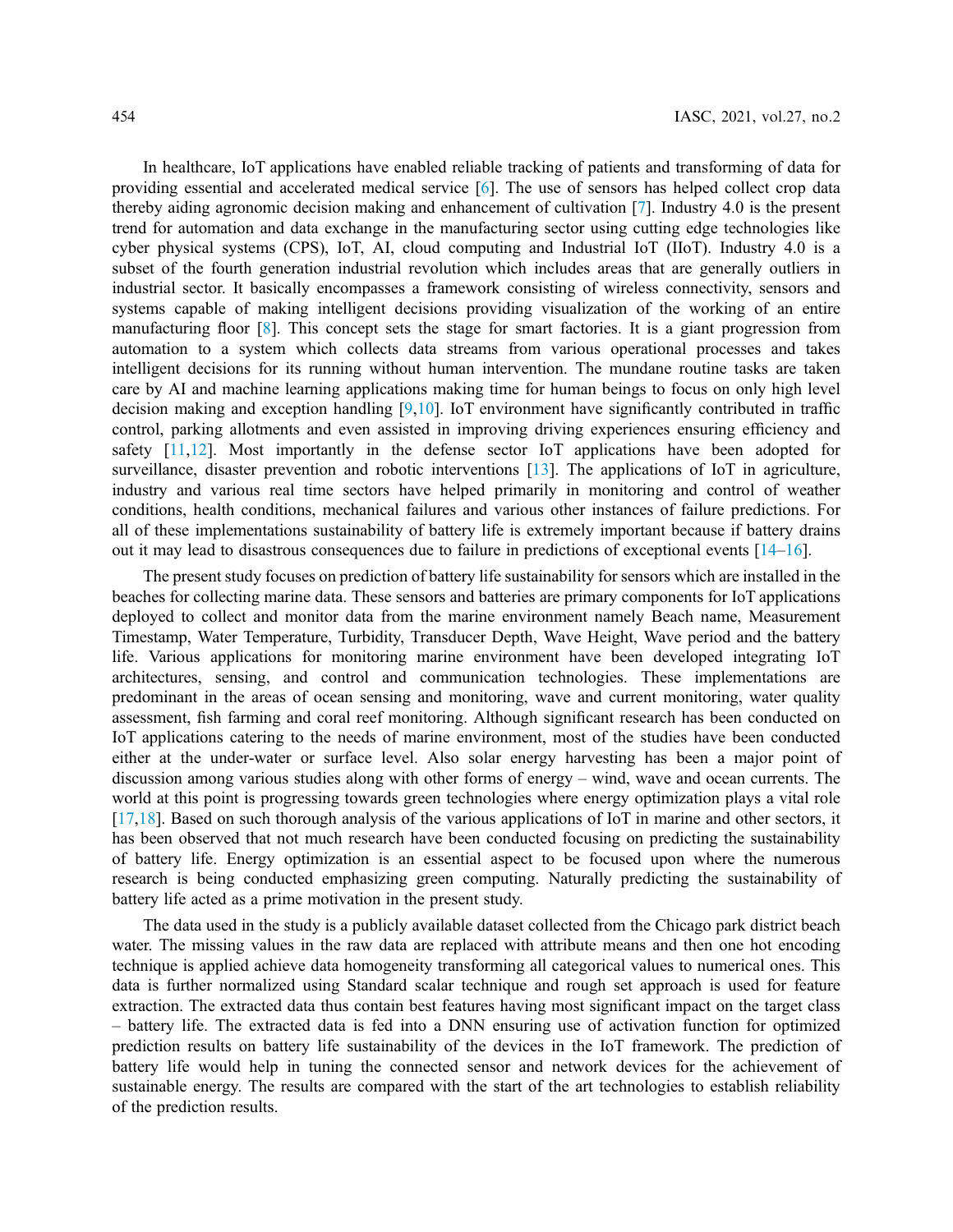The contributions of the proposed model are:

- 1. Using the DNN's a prediction model is proposed to forecast the battery life of the water sensors deployed along Chicago District Beach.
- 2. The proposed architecture uses the concepts of rough sets to minimize dimensionality and select significant features to increase prediction accuracy and decrease complexity.
- 3. The results are compared with common state-of-the-art techniques such as Linear Regression and XGBoost, which highlight the enhanced performance of the proposed model
- 4. A review of the current rough sets model and the state-of-the-art techniques is performed in depth.
- 5. The experimentation justify the fact that the proposed prediction model outperforms other popular ML techniques thereby validating the positive impact of integrating rough set technique with the ML model.

#### 2 Literature Review

In the recent decade numerous artificial intelligence methods have been used to boost the learning level of the systems in an extremely granular manner. In this section, discussion on the various contributions of deep learning algorithms and rough set concepts are discussed through an extensive survey of literature.

In [19] authors have developed the process by which deep learning and rough sets approaches can automate the evaluation network for motors that work through highways in snow and ice environments. The experiment was conducted first, on a motorway in Jilin, China, with a naturalistic driving test involving 13 licensed drivers, with specific crash point set before the inception of the experiment. It was used to collect images and numerical data with multi-sensors (eye trackers, mini camera, and speed detectors). The Boltzmann Restricted machine was used for the development and training of a deep-belief network (DBN). The technique of Rough Sets was added as an evaluation of the DBN output layer. Various conditions for perception of input factors were used to train the network. The findings emphasize that DBN-FS was not only higher in the Naive Bayes and the BP-ANN but also greater precision in sensing dangerous conditions due to the comparative implementation with Naive Bayes and BP-ANN of the DBN-based perception network. This approach was useful to design partially automated vehicle hazard detection systems.

In [20] authors proposed a DNN hybrid architecture, stacked autoencoder (SAE) and stacked denoising autoencoder (SDAE) for ultrashort-term and short-term wind velocity prediction. Auto-encoders (AEs) were used to learn unsupervised feature learning from a supervised regression layer and wind data was used for wind speed forecasting. It was observed that many unknown factors had significant effect on the accuracy of existing methodologies used in prediction of wind velocities. Deep learning models with RNN have been used to develop new rough extensions of SAE and SDAE that stood to wind uncertainties and ensure higher accuracy in forecasting. Experimental results of this study proclaimed the proposed rough DNN models are superior to the traditional DNNs and various existing methods which apply shallow architectures and mean absolute error measurements.

In [21] authors provided a novel aggregation algorithm for wireless sensor networks using the combination of rough set concepts with an improvised version of Convolutional Neural Network (CNN). The designed model was used for the extraction of features and training in the sink node. The rough set concept was adopted in order to simplify information effectively and to reduce tagged dimensions. When data features were removed from the granular deep network by cluster nodes, these data functionalities have been transferred to the sink node to further increase the life span of the network by reducing data density. Simulation results in the study helped to compare the existing data aggregation algorithms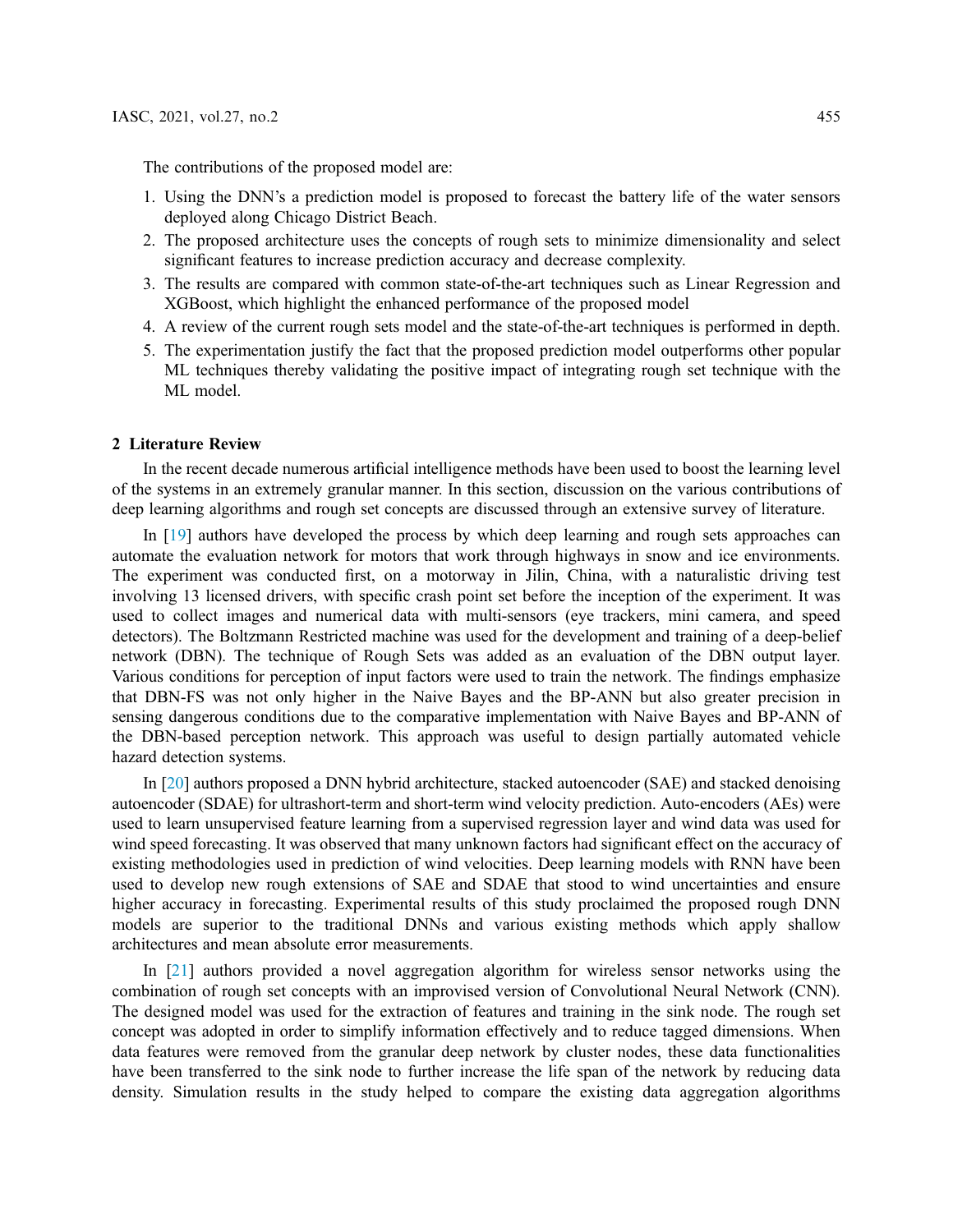wherein in terms of energy consumption, the proposed granular CNN model contributed significantly towards enhancement of accuracy in data aggregation.

In [22] authors provided a brief summary and functionality of the association of IoT with sensing and wireless technologies for the implementation of the necessary health applications. In [23] authors proposed a prediction model based on DNN, which used as a patent indicator as predictors by the company's financial. Proposed approach has two phases: a learning phase and another is a fine-tuning phase. The learning stage uses limited Boltzmann machines and the fine-tuning stage uses the latest data sets to implement a back propagation algorithm, which reflect the recent trends pertinent to relationships between predictorcompany relations.

In [24] authors checked the performance of generated data using the IEEE 802.15.4 standard. The DNN was used to model the relationship between different communication parameters and delays. The evaluations identified DNN model being capable of achieving optimum level of forecast accuracy outperforming other popular regression models. The study also highlighted the success of the model even further due to its ability to generate comparable accuracy when trained with small fraction of data.

In [25] authors focused on development and implementation of multi-source data fusion algorithmic model (JDL) for the diagnosis and prediction of faults in mechanical equipment. The JDL fusion model was relatively mature, yet best suited for mechanical fault diagnostic applications. The ideas of this approach correlated with that of the hierarchical fusion model and hence were prevalent in the diagnosis of mechanical faults. The basis of this model was neural network in convergence with data preprocessing algorithms like SVD, EMD and WPD to achieve better accuracy. Similarly fusion algorithms were deployed based on deep learning approaches capable of directly training and extracting data for analysis and prediction purposes.

The management of on-site maintenance visits is an important requirement for the successful operation of IoT networks. In particular, on-site visits to replace or recharge depleted batteries may be required in battery powered devices. For this purpose, practitioners often use prediction techniques to estimate the battery life of the deployed devices. Battery life is one of the biggest challenges for IoT at present [26].

In [26] authors concentrate on the actual battery lifetime and battery lifetime predictions during the development of the deployed system with discharge patterns. The result shows the difficulties of making predictions about battery life in an effort to encourage more study. In [27] authors have used four different machine learning techniques that are used to handle the problem of remaining useful life battery estimates under different flight conditions. Based on multiple experimental flight data conditions, the effectiveness of the overall machine learning techniques in the field of battery prognostics are evaluated.

In [28] authors present a deep learning method that employs DCNN to estimate cellular capacity based on measurements of voltage, current, and charging capacity for a partial charge cycle. In accordance with our knowledge, this is one of the first attempts to apply a deep learning to online Li-ion battery capacity assessment.

Tab. 1 present a comparative study of the various research works conducted in the field of Deep Learning and Roughsets theory.

#### 3 Preliminaries

In this section the algorithms and methods used in this study are explicitly discussed.

## *3.1 Rough Sets*

The conventional mathematical methods like crisp sets failed to resolve unclear and vague problems which acted as the prime motivation among researchers to work in a direction to solve such problems where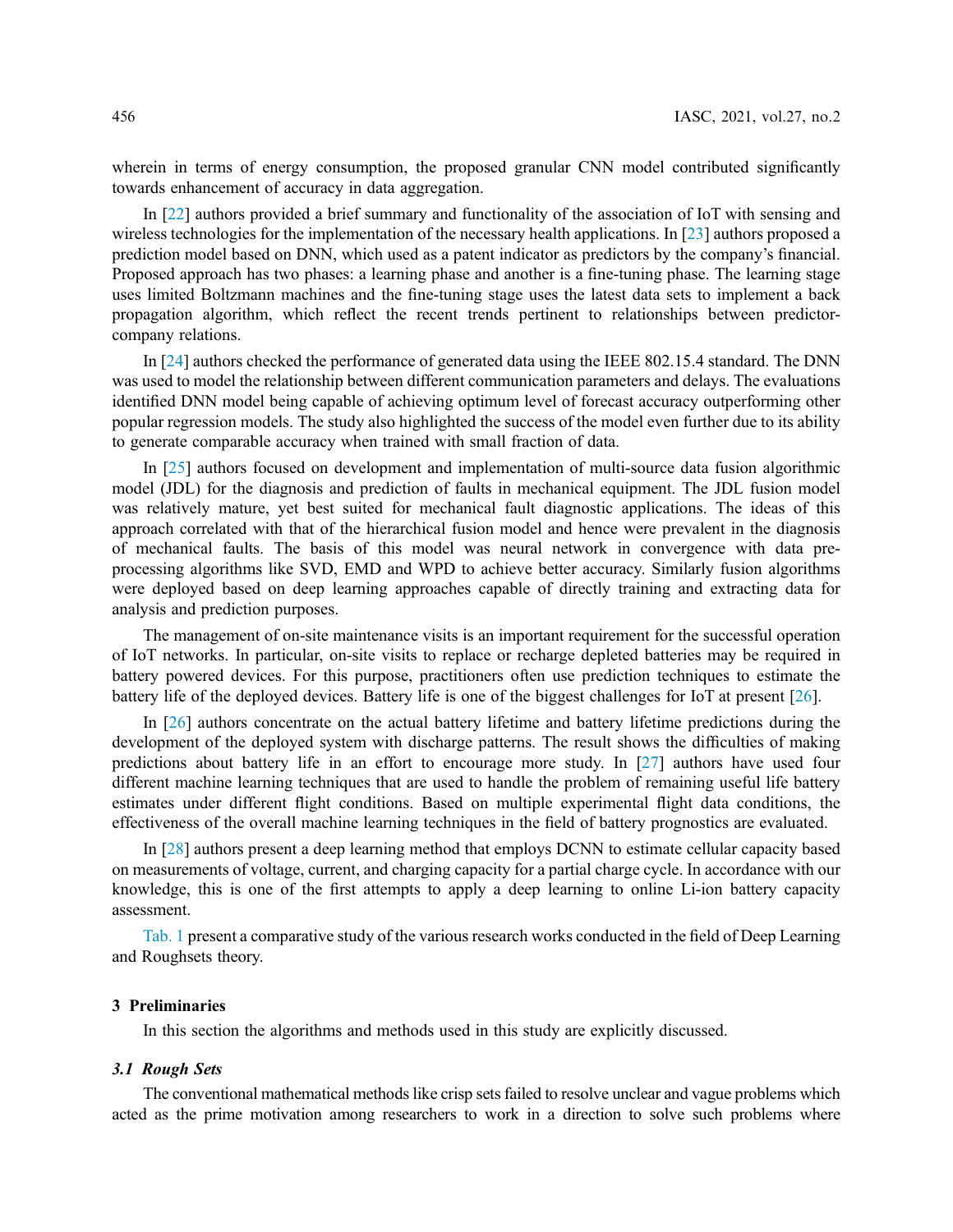approximations would play a major role. The concept of Rough sets was first proposed in [29] where the primary emphasis was on selection and extraction of features, data reduction and generation of decision rule.

| Author                             | Contribution                                                                                                                                                                                                                        | Advantages                                                                                                                               | Disadvantages                                                                                                                                                      |
|------------------------------------|-------------------------------------------------------------------------------------------------------------------------------------------------------------------------------------------------------------------------------------|------------------------------------------------------------------------------------------------------------------------------------------|--------------------------------------------------------------------------------------------------------------------------------------------------------------------|
| Lopez et al.<br>$\lceil 30 \rceil$ | A classifier for monitoring<br>Network traffic is designed<br>hybridizing RNN with<br>CNN.                                                                                                                                          | Robust Method and<br>F1 detection scores is<br>excellent.                                                                                | High-level header based data<br>is used extracting from the<br>data packets for training the<br>model.                                                             |
| Fan et al. [31]                    | PSO algorithm and Rough<br>PSO algorithm is proposed<br>considering the rough set<br>Concept                                                                                                                                        | classification. Faster<br>convergence speed also<br>better precision                                                                     | Rough PSO also is used for Trapped in locally optimum<br>solution and Time<br>complexity                                                                           |
| Mahdavinejad<br>et al. [32]        | ML Techniques are studied.<br>Applications of IoT, IoT<br>data characteristics and<br>relevant technical<br>implementations are<br>explored.                                                                                        | The methods surveys have<br>been identified to be<br>suitable with ease of use in<br>various types of problems                           | Present issues in the field of<br>smart data analytics have not<br>been included.                                                                                  |
| Manogaran<br>et al. [33]           | An optimized Bayesian<br>neutral network is proposed<br>consisting of densely<br>connected layer is<br>proposed. The model helps<br>to detect temperature<br>imbalance in the field of<br>healthcare.                               | Problems relevant to<br>multiple access based<br>physical monitoring system<br>is resolved.                                              | Methods to scale the devices<br>is excluded from the study.                                                                                                        |
| Chakraborty<br>et al. $[34]$       | Make use of Neighborhood Without any prior<br>Rough Set (NRS) in<br>tracking the object in a<br>video sequence.                                                                                                                     | exploiting the uncertainty of size and speed also, propose of NRS filter and<br>the rack of multiple objects. intuitionistic entropy are | In the areas of signal<br>knowledge and variations in processing, the main concern<br>unsupervised prediction and<br>handling ambiguity.                           |
| Hassan et al.<br>$[35]$            | A novel approach is<br>proposed based on concepts integration of local<br>of rough sets to develop ML properties pertinent to<br>and soft computing using<br>DL architecture. The<br>method caters to solve real-<br>life problems. | Approach focuses on<br>individual decision table.<br>The method attempts<br>enables acceptable global<br>decision making.                | RS assumes the presence of<br>single decision-making table,<br>whereas real-world problems<br>involve numerous decisions<br>from varied decision-making<br>tables. |
| Otero et al.<br>$\lceil 36 \rceil$ | ACO algorithm is proposed<br>incorporating widely used<br>techniques from standard<br>decision tree and ACO<br>algorithms.                                                                                                          | Comparison of 22 publicly<br>three decision tree<br>algorithms - CACDT,<br>CART, and C4.5                                                | Results are statistically proof<br>available data sets including but with single test has done.                                                                    |

|  | Table 1: Comparative study among different Deep Learning and Rough Sets |  |
|--|-------------------------------------------------------------------------|--|
|  |                                                                         |  |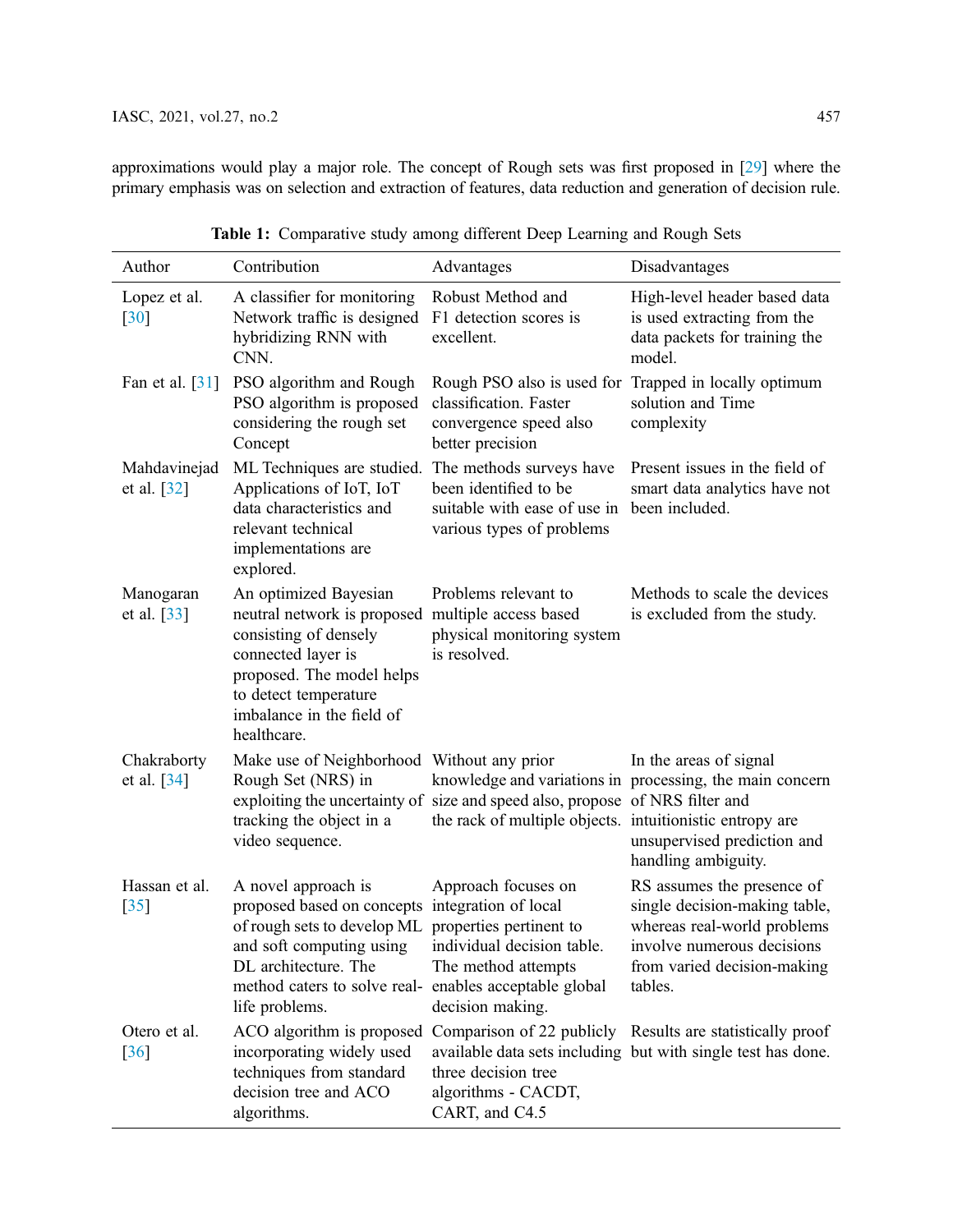Fuzzy and rough sets have been considered as complimentary simplifications of the classical set theory concepts. The recourse to two definable subsets (ψ) is loosely defined by subsets of a universal structure (U).

As per the theory of Rough sets, there exist four classes namely -

- A is roughly X definable, iff  $X(A) \neq \psi \wedge X^{-}(A) \neq U$
- A is roughly X definable, iff  $X(A) = \psi \wedge X^{-}(A) \neq U$
- A is roughly X definable, iff  $X(A) \neq \psi \wedge X^{-}(A) = U$
- A is roughly X definable, iff  $X(A) = \psi \wedge X^{-}(A) = U$

## *3.2 Accuracy*

Accuracy of any rough set (A) can be measured by the possible values of target set (A) to the immediate set.

$$
\alpha X(A) = |XA|/|XA^-| \tag{1}
$$

where A - represents the carnality of set A and  $\alpha$  X(A) lies in between 0 and 1.

## *3.3 Attribute Dependency*

It is the most significant element in determining the variables from the rough sets. Considering two sets  $(X, Y)$ , its equivalence classes is considered as  $[A]X$ ,  $[A]Y$  where  $Y_i$  is the equivalence class from the attribute set Y. The dependency for the other set  $X$ ,  $\eta$  can be calculated as

$$
\eta = \gamma(X, Y) = \sum_{i=1}^{n} \frac{|A(X)Y_i|}{U} \tag{2}
$$

From Eq. (2), it is evident that If  $\gamma(X, Y) = 1$  then Y depends on X, on the contrary, if  $\gamma(X, Y) \le 1$  then Y partially depends on X.

### *3.4 Deep Neural Network*

DNN is one of the standard methods for generating classification models where learning can be of any forms supervised, unsupervised or semi-supervised [37,38]. DNN parameters are used to examine recognition tasks, which tend to provide best performance over datasets. A DNN builds a deep architecture by taking self-encoders for the representation of hierarchical features. The Fig. 1 illustrates the structure of DNN architecture, consisting of an input layer, hidden layers, and an output layer. The data set acts as an input to the input layer.



Figure 1: Deep Neural Network (DNN)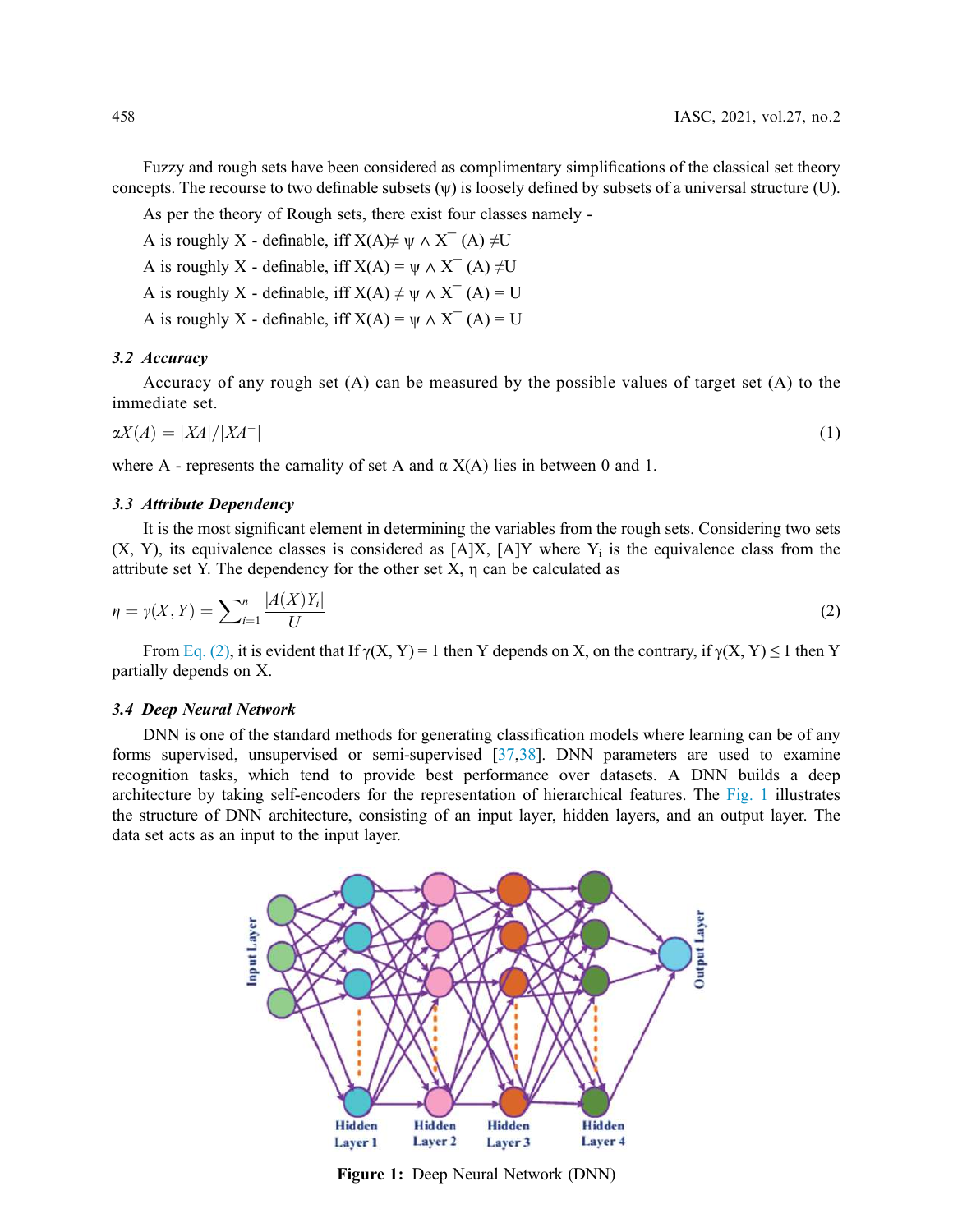$$
A_{1(x)} = \sum C1 (x, y) ay + z1 (x)
$$
 (3)

where  $C_{1 (x,y)}$  and  $z_{1 (x)}$  are the weight and bias respectively. The output of the neuron x in the first hidden layer is given by  $h_{1(x)} =$  *Activation Function* (A<sub>1(1)</sub>) where *Activation Function* (.) is a particular activation function used for the DNN.

## *3.5 XGBoost*

XGBoost is one of the most effective approaches in ML which implements the concept of decision trees in regular successions without any gaps [39]. Considering the aspect of computing paradigms, the model primarily uses gradient boosting framework for optimized estimations. Fig. 2 gives a detailed view on the various forms of gradient boosting and the process of effective data handling using paralleled tree building segment. XGBoost basically is a form of boosting algorithm that convert weak learners into stronger ones which basically improves the process of random guessing. Boosting as a popular methodology is a sequential process wherein trees are developed using information of previously developed trees in a sequential process following one another. Hence by learning from data, the process improves the resultant predictions of the following iterations. The algorithm also renders good rate of regularization in boosting the model and handles the missing values appropriately. Hence, XGBoost stands extremely appropriate for classifying the labels by modeling its attributes. Numerous researchers have prioritized the use of XGBoost algorithm in comparison to other algorithms due to its ability to generate accurate results ensuring optimal performance level.



Figure 2: XGBoost

#### *3.6 Linear Regression*

Linear Regression is one of the best supervised algorithms with declared output having perpetual and constant slope. It predicts values from a range of enclosed data values. Simple regression and multivariable regression are the forms of Linear Regression. Simple regression and multi-variable regression are usually referred by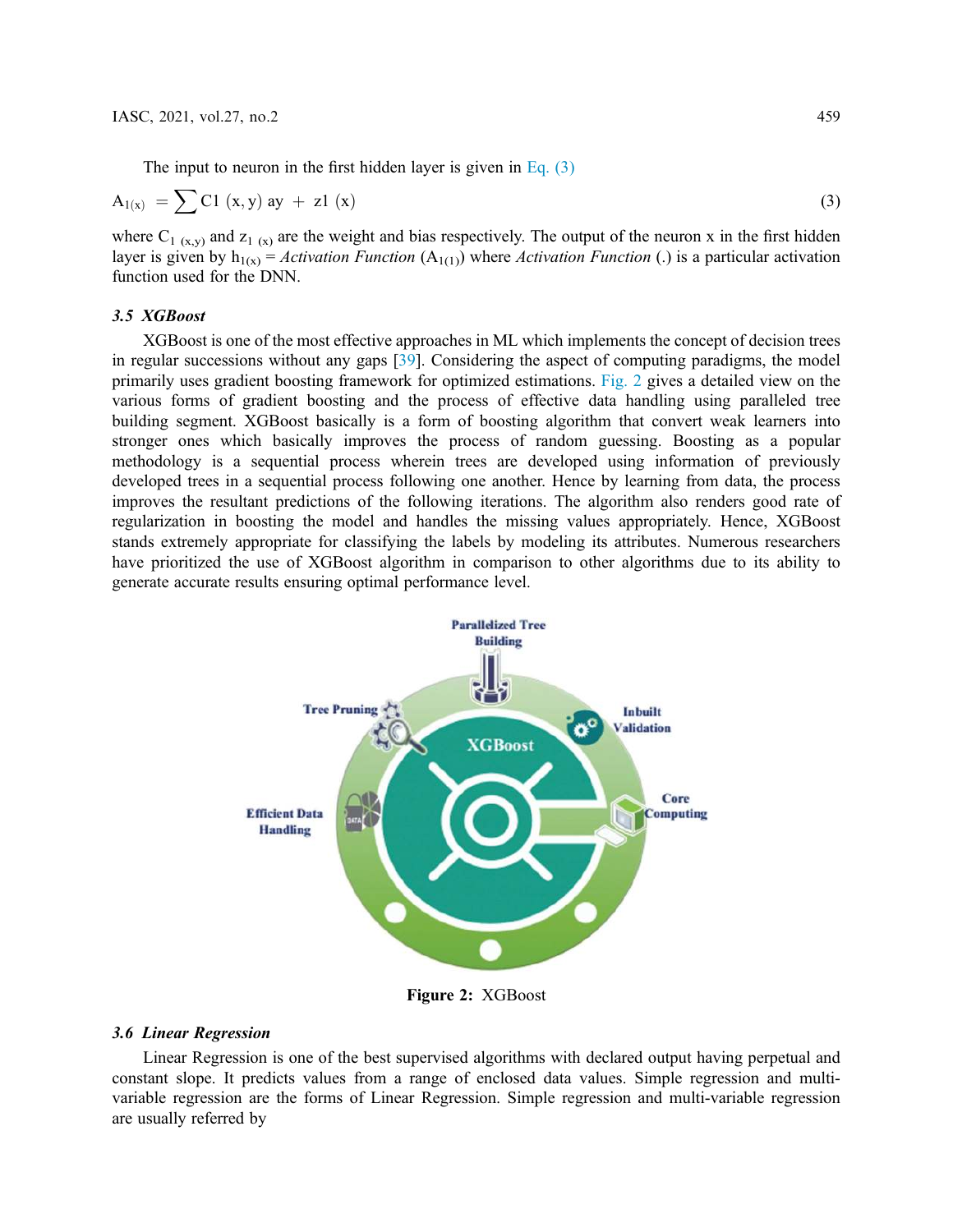$$
y = mx + C \tag{4}
$$

$$
f(x, y, z) = a_1 + a_2 y + a_3 z \tag{5}
$$

where x,y,z represents attributes, m,  $a_1$ ,  $a_2$  and  $a_3$  are variables for the regression process. Statistical methods can be used to measure and reduce the size of the error variable to improve predictive power of the model.

#### *3.7 One Hot Encoding*

One Hot Encoding is a process of exemplifying categorical values into binary numbers. It is a known fact that machine learning algorithms fail to work on categorical data and hence have to be converted to numbers where one hot encoding technique plays its significant role. As a natural reaction it is possible to opine on the use of integer coding directly but it has its limitations when used on relationships of the natural ordinal types. In one hot encoding technique, the categorical values in the data are directly assessed to integer values and each integer value is changed to a binary value [40].

## 4 Proposed Model

The architecture of the proposed model is depicted in the Fig. 3. The steps involved are: The IoT dataset collected from the Chicago District Beach Water District [41]. The sensors are used in six different district locations to monitor and detect indicative measurements of beach name, date of measurement, water temperature, turbidity, transducer depth, wavelength, and wave duration for six places per hour during the summer.



Figure 3: Proposed Rough Set Based DNN Architecture

- a. Preprocessing plays a crucial role in machine learning algorithms.
- Treat Missing Values: The missing values in the dataset are filled with the respective attribute mean, which makes the dataset ready for further analysis. The dataset consists of ten features, out of which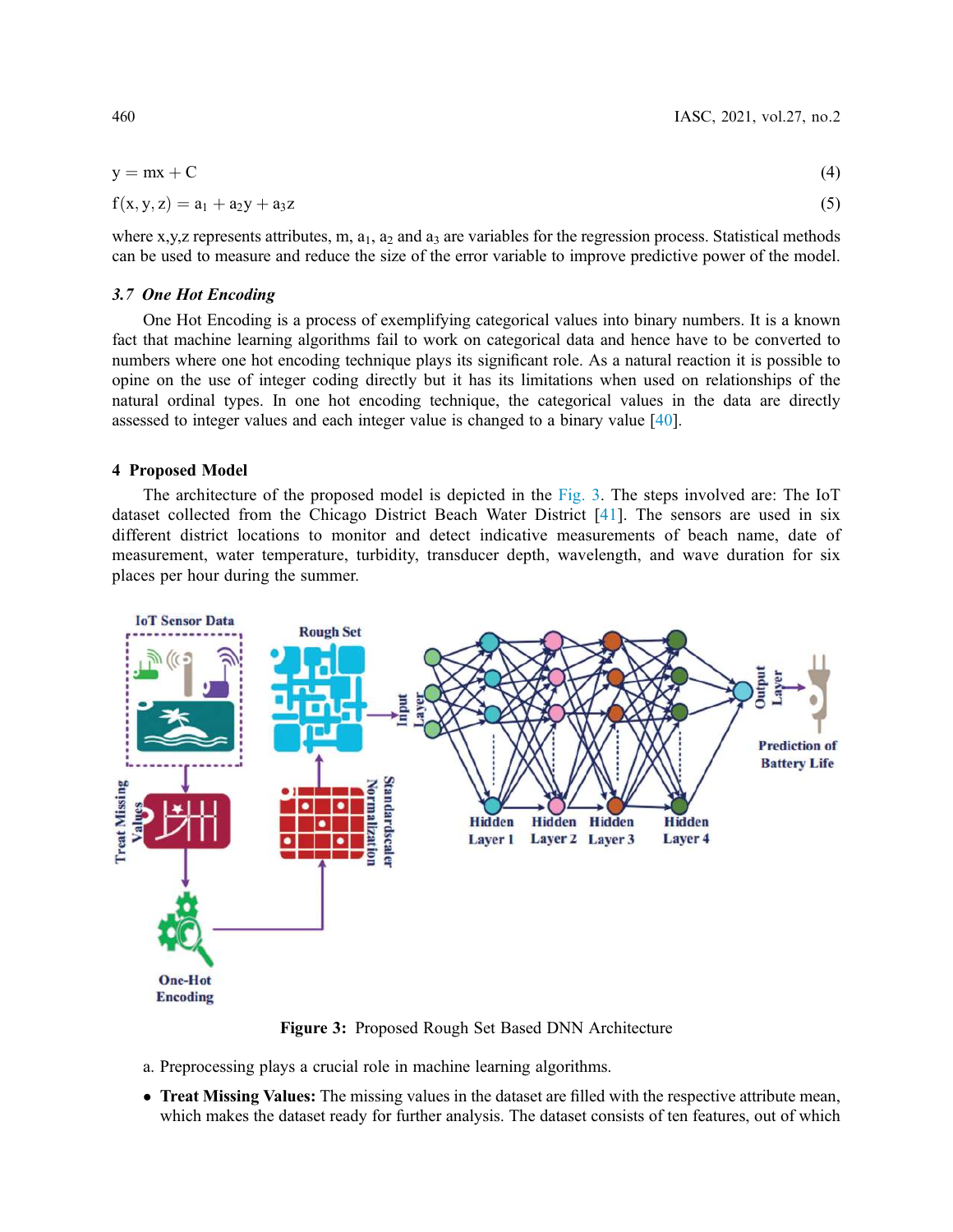two features are time tag driven, which do not contribute to the battery life prediction of the sensor node. Therefore, these two features are omitted for further analysis. The remaining eight features consist of categorical data, which also requires processing.

- One-Hot Encoding: In the next step of processing, the one-hot encoding scheme converts the categorical data into numerical data. There are eight features with various instances that get extrapolated to 206 features.
- Standard scaler Normalization: Further, the standard scaler normalization technique is applied on the numerical dataset, which enables standardization of the features transforming the mean of the distribution to 0. This ensures most of the values in the dataset range within 0 and 1.
- b. The dimensionality reduction technique is applied to the used data using rough Set theory.
- c. The reduced dataset is then fed into a deep neural network model for predicting the sustainability of battery life.
- d. The DNN model is evaluated against the traditional state of the art models to validate the performance of the predictions.

## 5 Results and Discussion

*Dataset Description:* The experimentation was carried out in a personal laptop with 8GB RAM, 500GB of Hard-disk, Windows 10 operating system and coding was done using Python 3.8. The dataset used for this experimentation is of the Chicago Park District Beach Water collected from [41]. There exists specific sensors mounted in the water at specific beaches along the Michigan Lakefront in Chicago Park District. These sensors are used in six locations in the district to track and detect indicative measurements pertaining to the name of the beach, the date of measurement, the temperature of the water, the turbidity, and the depth of the transducer, the wave length and the wave duration for six places per hour during the summer. The attributes of the dataset are described in the below Tab. 2. The dataset holds water sensor data for 10 characteristics in all 39.5 K cases. As shown in the following Tab. 3, the location where water sensors are mounted on the beaches.

| Column<br>Name           | Data Description                                                                                 | Unit of the Gathered Range of Data<br>Sensor Data |                                             |
|--------------------------|--------------------------------------------------------------------------------------------------|---------------------------------------------------|---------------------------------------------|
| Beach Name               | Name of the beach where water sensor is<br>deployed                                              | Plain Text String                                 | 6 locations                                 |
| Measurement<br>Timestamp | Measurement is done on hourly basis in a single Date and Time<br>day throughout the season       |                                                   | $30/8/2013$ 8.00 AM &<br>11/9/2019 11.00 AM |
| Water<br>Temperature     | Temperature of water at the time of<br>measurement                                               | Degree Celsius                                    | 9.1 to 31.5                                 |
| Turbidity                | Turbidity of the water waves                                                                     | Nephelometric<br><b>Turbidity Units</b><br>(NTU)  | 0.01 to 1683.48                             |
| Transducer<br>Depth      | Depth                                                                                            | Meters                                            | $-0.082$ to 2.214                           |
| Wave Height              | Height of the water waves                                                                        | Meters                                            | $0.013$ to 1.467                            |
| Wave Period              | Period at which the waves occur                                                                  | Seconds                                           | 1 to $10$                                   |
| <b>Battery Life</b>      | Voltage of the battery remaining for the purpose Numeric<br>of deciding the time for replacement |                                                   | 4.8 to 13.3                                 |

|  | Table 2: Chicago Park District Beach Dataset |  |  |  |  |
|--|----------------------------------------------|--|--|--|--|
|--|----------------------------------------------|--|--|--|--|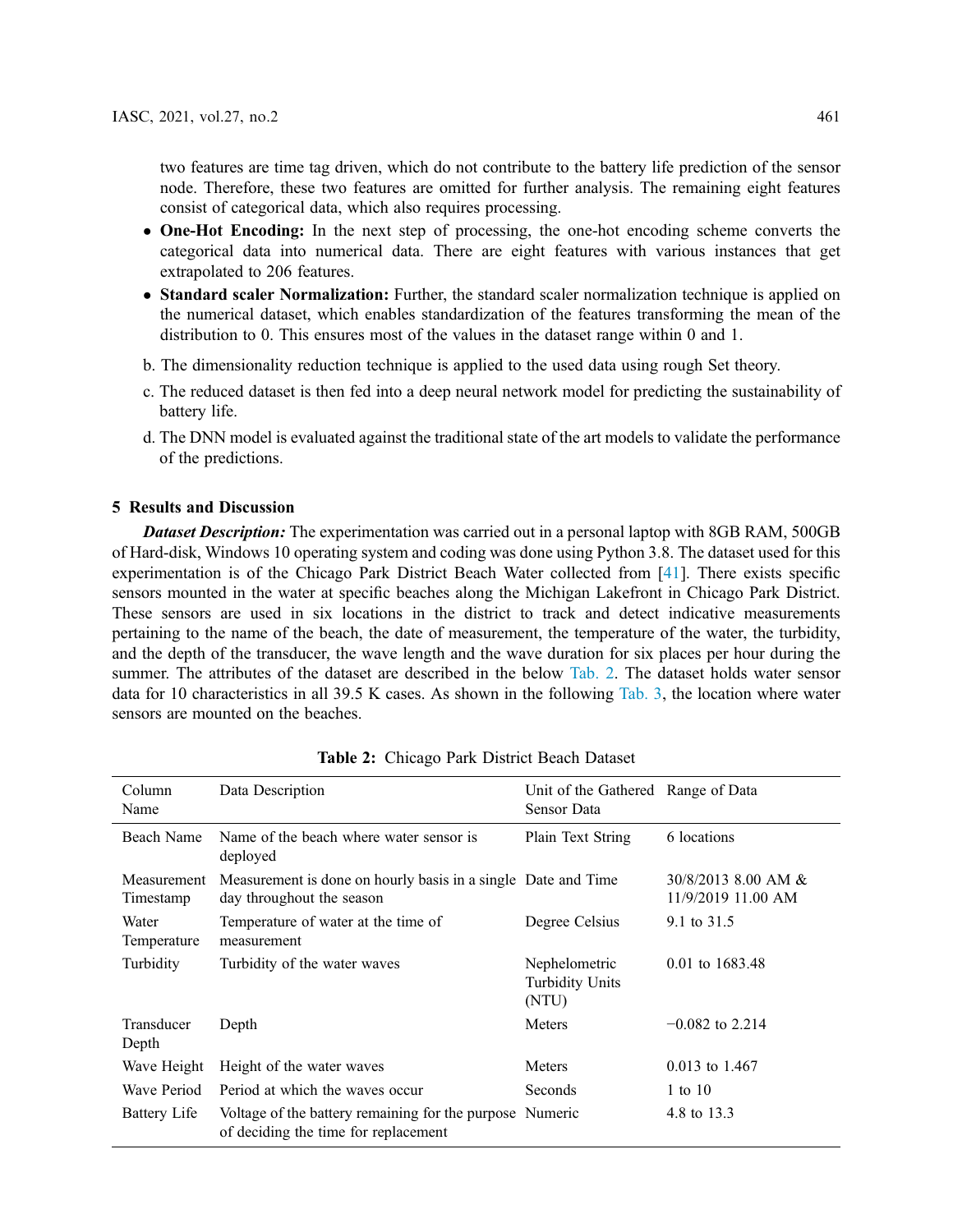| Name of the Location of the water sensor | Location of the Sensor (in Latitude and Longitude) |
|------------------------------------------|----------------------------------------------------|
| 63rd Street Beach                        | $(41.784561^{\circ}, -87.571453^{\circ})$          |
| Calumet Beach                            | $(41.714739^{\circ}, -87.527356^{\circ})$          |
| Montrose Beach                           | $(41.969094^{\circ}, -87.638003^{\circ})$          |
| Ohio Street Beach                        | $(41.894328^{\circ}, -87.613083^{\circ})$          |
| Osterman Beach                           | $(41.987675^{\circ}, -87.651008^{\circ})$          |
| Rainbow Beach                            | $(41.760147^{\circ}, -87.550081^{\circ})$          |

Table 3: Location of Water Sensors Deployed in the Beaches

#### *5.1 Metrics used for Evaluating the Model*

Mean Squared Error (MSE): This is basically an average estimator that allows the researchers to determine the difference between the value and the actual value.

$$
MSE = \frac{1}{m} \sum_{i=1}^{m} (x_i - \tilde{x}_i)^2
$$
\n(6)

where  $x_i$  orthoginal value and  $\tilde{x}_i$  is the predicted value and m is the number of observations.

Mean Absolute Error (MAE): The mean absolute error metric measures the difference between a pair of continuous measurements in a single specific phenomenon. It reports that all the findings in progress show the same absolute error.

$$
MAE = \frac{1}{m} \sum_{i=1}^{m} |x_i - \tilde{x}_i|
$$
\n(7)

Root Mean Squared Error (RMSE): The statistics are commonly used to assess the magnitude of the prediction error and aggregates the same to a single measurement for assessing the strength of the prediction.

$$
RMSE = \sqrt{\frac{1}{m} \sum_{i=1}^{m} (x_i - \tilde{x}_i)^2}
$$
\n(8)

The MAE calculates similarity of the projections to potential results, while the RMSE is the standard deviation of the sample from the discrepancies between the expected  $\tilde{x}_i$  and the observed  $x_i$  values, which measure the intensity and direction of a linear  $x_i - \tilde{x}_i$  relation.

Test Variance Score (TVS): This metric calculates the variance between the actual values and observed values from the cumulative average of all expected rates generated by the forecast model or algorithm. The main goal of the predictor is to have a low variance performance. h is the sum of the variations between the observed and the predicted values.

$$
h = (ztest[i] - \tilde{x}_i)^2 \tag{9}
$$

$$
z = \frac{observed - actual}{standard error} \tag{10}
$$

z is every z[i] value that is observed minus the sum of the average of the ztest values that are observed. The variance is,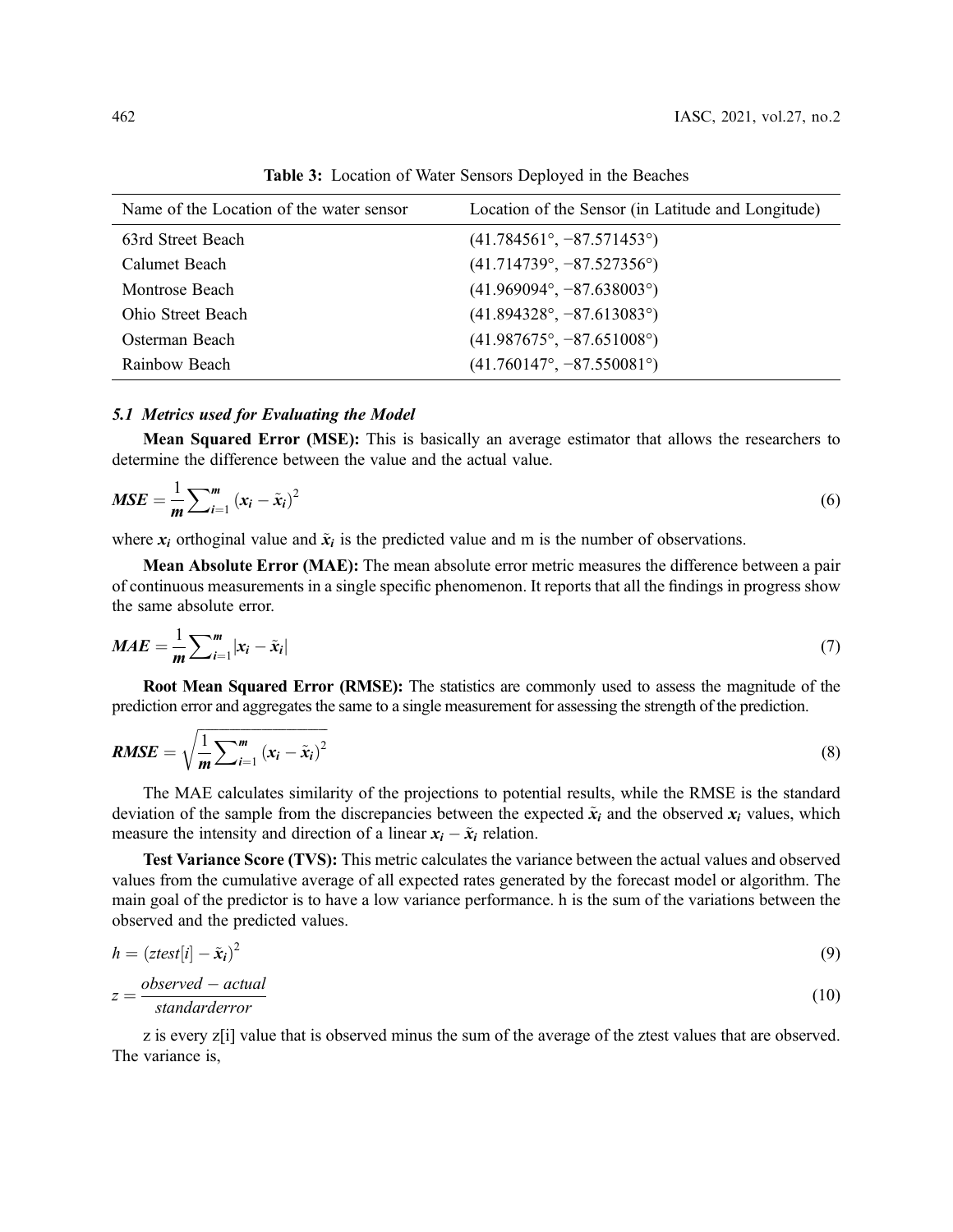$$
TVS = 1 - \frac{h}{z} \tag{11}
$$

#### *5.2 Dataset Preparation for Prediction*

Real time raw data for water are collected from different places. Since the data is raw, there are few instances with some features missing, as the battery drain the sensor reducing battery sustainability. There is a possibility that some time-stamp instances would also not be usable until the battery is replaced. But filling in of missing values is extremely important before initiating the process of forecasting using the ML model. In the present study, the missing values in the dataset are first filled with the the respective attribute mean which makes the dataset ready for further analysis.

It is known from the data summary that out of ten characteristics, two are time tag driven, which do not contribute to the battery life prediction of the sensor node. Therefore, both features are omitted for further analysis. The remaining eight features of the Tab. 2 consist of categorical data which also requires processing. Thus, the one-hot encoding scheme converts these categorical data into numerical data. There are eight features with various instances that are extrapolated to 206 features. The transformed sensor results were then normalized from 0 to 1 using the Standardscalar method.

The next attempt was directed to extract features having higher impact on battery life prediction. Also the ones with negative impact were eliminated using rough sets. The number of features thus got decreased to 182 as part of dimensionality reduction. These features have the best impact on the target class prediction.

*Prediction Model:* The DNN used in the prediction model consisted of one input layer with 128 neurons, five hidden layers with 256, 256, 256, 128, and 64 neurons respectively and one output layer with 1 neuron. The Adaptive Moment Estimation (ADAM) Optimizer and the Relu activation function are used for compiling the prediction model. Tabs. 4 and 5 provide an overview of a DNN prediction process considering the use of rough sets in contrast with non-inclusion of the rough set technique.

| Layer                   | Type   | Shape | Parameters |
|-------------------------|--------|-------|------------|
| Dense\ 17               | Dense  | 128   | 22123      |
| Dense 18                | Dense  | 256   | 31451      |
| Dense\ 19               | Dense  | 256   | 63652      |
| Dense\ 20               | Dense  | 256   | 63652      |
| Dense\ 21               | Dense  | 256   | 52244      |
| Dense\ 22               | Dense  | 128   | 31475      |
| Dense\ 23               | Dense  | 64    | 7856       |
| Dense\ 24               | Dense  | 1     | 61         |
| <b>Total Parameters</b> | 272514 |       |            |
| Trainable Parameters    | 272514 |       |            |

Table 4: Prediction Model DNN with rough sets as Dimensionality Reduction

*Performance Evaluation:* The proposed predictive model is evaluated against other commonly used state-of-the-art models, namely DNN, Linear Regression and XGBoost, for validating the predictive effect of the model using DNNs with rough sets integrated for dimensionality reduction. The results integrating rough sets with DNN and without are critically analyzed. The data is shown in the Figs. 4–6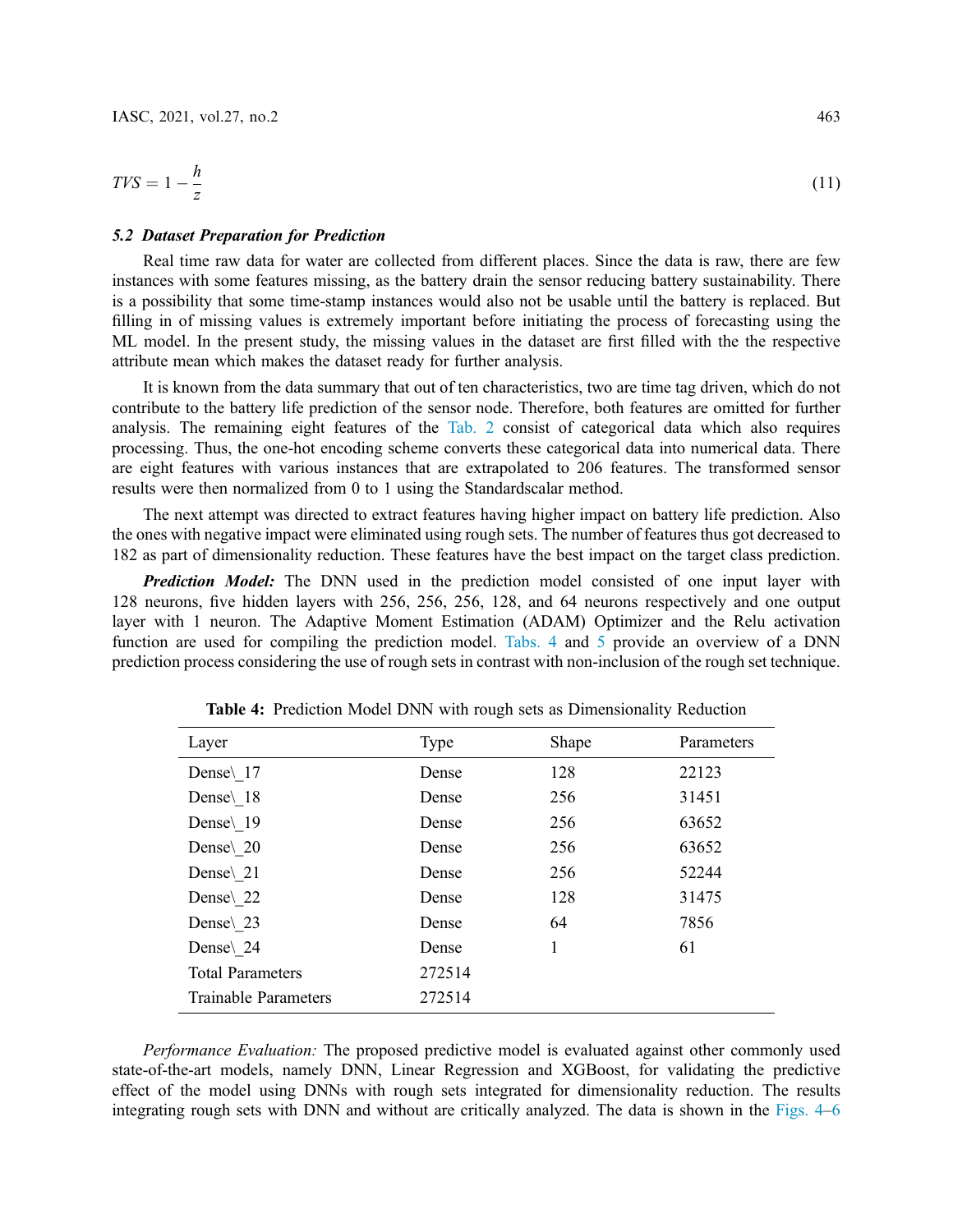highlights the effects of the random selection for 25 data instances. The same experiment is repeated after reducing the dimension using rough sets with respect to all the prediction models. The obtained results are shown in the Figs. 7–9. Post observation of the all the images, the proposed model shows the better results when we compare the other models like DNN, Linear Regression, XGBoost without roughsets.

| Layer                       | Type   | Shape | Parameters |
|-----------------------------|--------|-------|------------|
| Dense\ 14                   | Dense  | 128   | 25624      |
| Dense $\setminus$ 15        | Dense  | 256   | 32123      |
| Dense\ 16                   | Dense  | 256   | 64634      |
| Dense\ 17                   | Dense  | 256   | 64634      |
| Dense\ 18                   | Dense  | 256   | 64634      |
| Dense\ 19                   | Dense  | 128   | 31684      |
| Dense\ 20                   | Dense  | 64    | 7956       |
| Dense\ 21                   | Dense  | 1     | 54         |
| <b>Total Parameters</b>     | 291343 |       |            |
| <b>Trainable Parameters</b> | 291343 |       |            |

Table 5: Prediction Model DNN without Dimensionality Reduction



Figure 4: Linear Regression Model Plot

The proposed model is evaluated on the basis of various standard performance metrics: Mean Absolute Error, Mean Squared Error, Root Mean Squared Error, and Test Variance [42–47]. A comparison of different machine learning models is shown in Tab. 6, values of MAE indicate the superiority of Roughsets DNN where DNN, Roughsets Linear Regression, linear regression, Roughsets XGBoost and XGBoost achieve MAE values of 5.16, 5.25, 6.45, 979.62, 5.34 and 5.47, respectively.

The Figs. 4–9 highlight the residual battery life (mAh) for the various prediction models namely Linear Regression, XGBoost, DNN, Linear Regression + Rough Set, XGBoost + Rough Set, DNN + Rough Set. It is pertinent to mention that the primary focus of the work was the prediction of battery life in terms of residual life of battery when used in sensors of Chicago district beach water. The more life remains, the working ability would automatically get extended for data collection of these sensors for prolonged time period.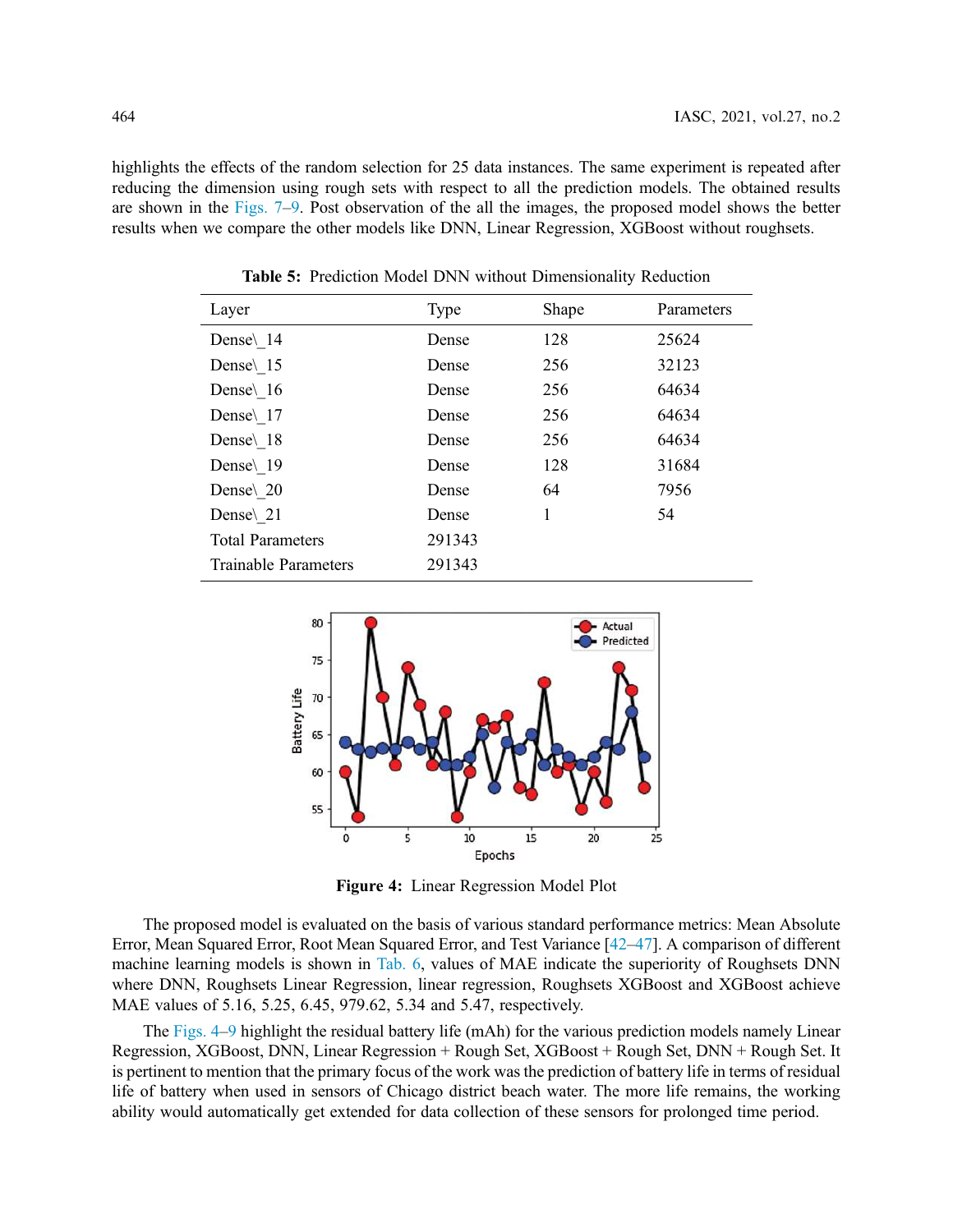

Figure 5: XGBoost Model Plot



Figure 6: Deep Neural Networks Prediction Model



Figure 7: Linear Regression with Rough sets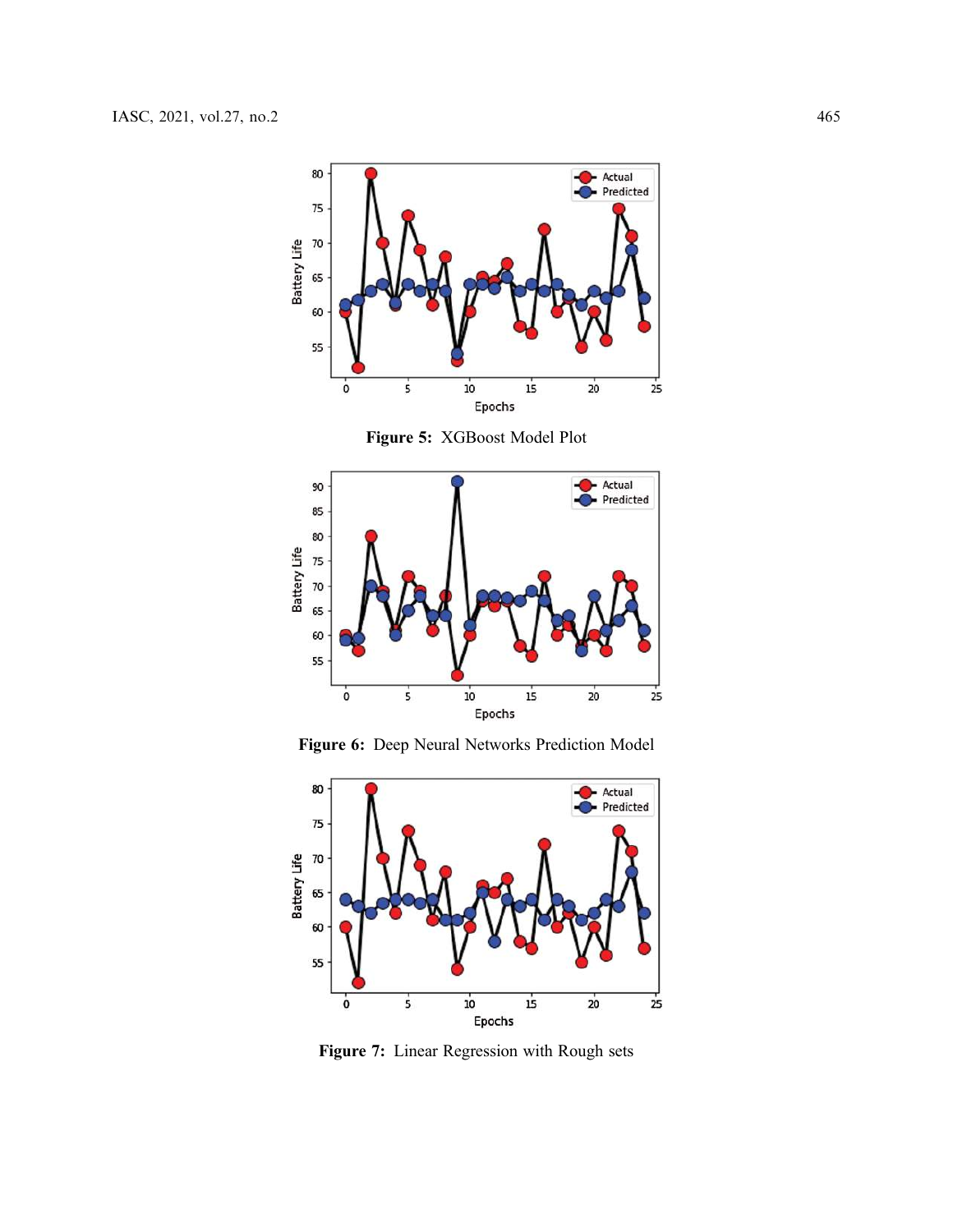

Figure 8: XGBoost with Rough sets



Figure 9: Deep Neural Networks with Rough sets

| Model Used                       | <b>MAE</b> | <b>MSE</b>   | <b>RMSE</b> | <b>TVS</b>  |
|----------------------------------|------------|--------------|-------------|-------------|
| $DNN + Rough sets (Proposed)$    | 5.16       | 35.68        | 5.85        | 0.11        |
| <b>DNN</b>                       | 5.25       | 36.81        | 5.98        | 0.17        |
| Linear Regression $+$ Rough sets | 6.45       | 80.47        | 8.74        | $-0.23$     |
| Linear Regression                | 979.62     | 16920158.899 | 40786.5     | $-256623.7$ |
| $XGBoost + Rough sets$           | 5.34       | 45.58        | 6.12        | 0.26        |
| XGBoost                          | 5.47       | 44.12        | 6.31        | 0.29        |

Table 6: Evaluation of Prediction Models using Standard Metrics

## 6 Conclusion and Future Work

There is no doubt that there are significant studies relevant to application of IoT in marine environment. But there exist lag in research which focus on energy optimization aspects of IoT applications especially towards enhancement of sustainability of battery life. In the present study a novel approach has been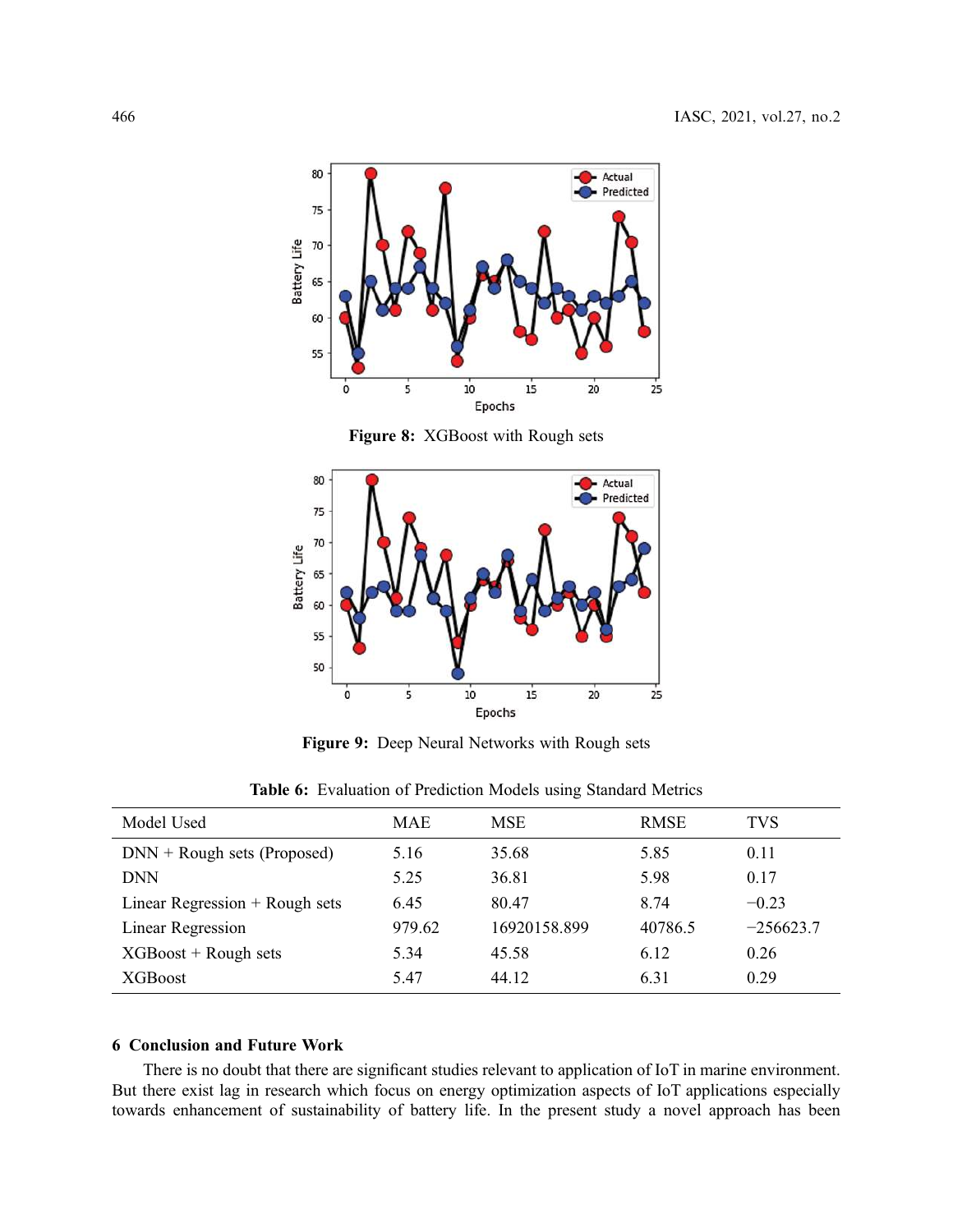adopted based on converging rough set with DNN to predict battery life of the IoT network with optimum accuracy. The normal pre-processing steps used in this approach were further refined incorporating the rough set approach for extracting significant features which has contributed immensely towards more accurate predictions. The results of the model were compared with the state of the art techniques to establish its superiority. As part of future work, the same model can be deployed on several IoT applications rendering home surveillance, healthcare and defence services. Also the scalability and robustness of the model can be validated by testing the same on magnanimous IoT application like traffic predictions, air pollution, waste management etc.in smart city setups. The predictions of battery life would also guide in the design and development of energy efficient products involving IoT and sustainable energy technologies.

Funding Statement: The author(s) received no specific funding for this study.

Conflicts of Interest: The authors declare that they have no conflicts of interest to report regarding the present study.

#### References

- [1] S. Madakam and V. Lake, "Internet of things (IOT): A literature review," *Journal of Computer and Communications*, vol. 3, no. 05, pp. 164–172, 2015.
- [2] M. Reddy and M. R. Babu, "Implementing self adaptiveness in whale optimization for cluster head section in Internet of Things," *Cluster Computing*, vol. 22, no. 1, pp. 1361–1372, 2019.
- [3] M. U. Farooq, M. Waseem, S. Mazhar, A. Khairi and T. Kamal, "A review on internet of things (IOT)," *International Journal of Computer Applications*, vol. 113, no. 1, pp. 1–7, 2015.
- [4] I. Lee and K. K.Lee, "The Internet of Things (IOT): Applications, investments, and challenges for enterprises," *Business Horizons*, vol. 58, no. 4, pp. 431–440, 2015.
- [5] D. Minoli, K. Sohrabyand and B. Occhiogrosso, "IOT considerations, requirements, and architectures for smart buildings—energy optimization and next-generation building management systems," *IEEE Internet of Things Journal*, vol. 4, no. 1, pp. 269–283, 2017.
- [6] S. Ansari, T. Aslam, J. Poncela, P. Otero and A. Ansari, "Internet of things-based healthcare applications," in B. S. Chowdhry, F. K. Shaikh and N. A. Mahoto (eds.), *IoT Architectures, Models, and Platforms for Smart City Applications*, USA: IGI Global, pp. 1–28, 2020.
- [7] J. Muangprathub, N. Boonnam, S. Kajornkasirat, N. Lekbangpong, A. Wanichsombat *et al.,* "IoT and agriculture data analysis for smart farm," *Computers and Electronics in Agriculture*, vol. 15, no. 6, pp. 467–474, 2019.
- [8] T. Stock and G. Seliger, "Opportunities of sustainable manufacturing in industry 4.0," *Procedia CIRP*, vol. 40, pp. 536–541, 2016.
- [9] J. Wan, J. Hong, Z. Z.Pang, B. B.Jayaraman and F. Shen, "Key technologies for smart factory of industry 4.0," *IEEE Access*, vol. 7, no. 2, pp. 17969–17974, 2019.
- [10] J. Lin, S. Liao and F. Leu, "Sensor data compression using bounded error piecewise linear approximation with resolution reduction," *Energies*, vol. 12, no. 13, pp. 252– 259, 2019.
- [11] P. Ray and Y. Rao, "A review of industry 4.0 applications through smart technologies by studying examples from the automobile industry," *Advance and Innovative Research*, vol. 16, no. 2, pp. 80–89, 2019.
- [12] C. Iwendi, P. Maddikunta, T. Gadekallu, K. Lakshmanna, A. Bashir *et al.,* "A metaheuristic optimization approach for energy efficiency in the IOT networks," *Software: Practice and Experience*, vol. 12, no. 6, pp. 92–99, 2020.
- [13] T. Ahanger and A. Aljumah, "Internet of things: A comprehensive study of security issues and defence mechanisms," *IEEE Aceess*, vol. 2, no. 4, pp. 161–169, 2018.
- [14] P. Eskerod, S. Hollensen, M. Contreras and J. ArteagaOrtiz, "Drivers for pursuing sustainability through IoT technology within high-end hotels—an exploratory study," *Sustainability*, vol. 11, no. 19, pp. 53–72, 2019.
- [15] E. Manavalan and K. Jayakrishna, "A review of internet of things (IoT) embedded sustainable supply chain for industry 4.0 requirements," *Computers & Industrial Engineering*, vol. 12, no. 7, pp. 925–953, 2019.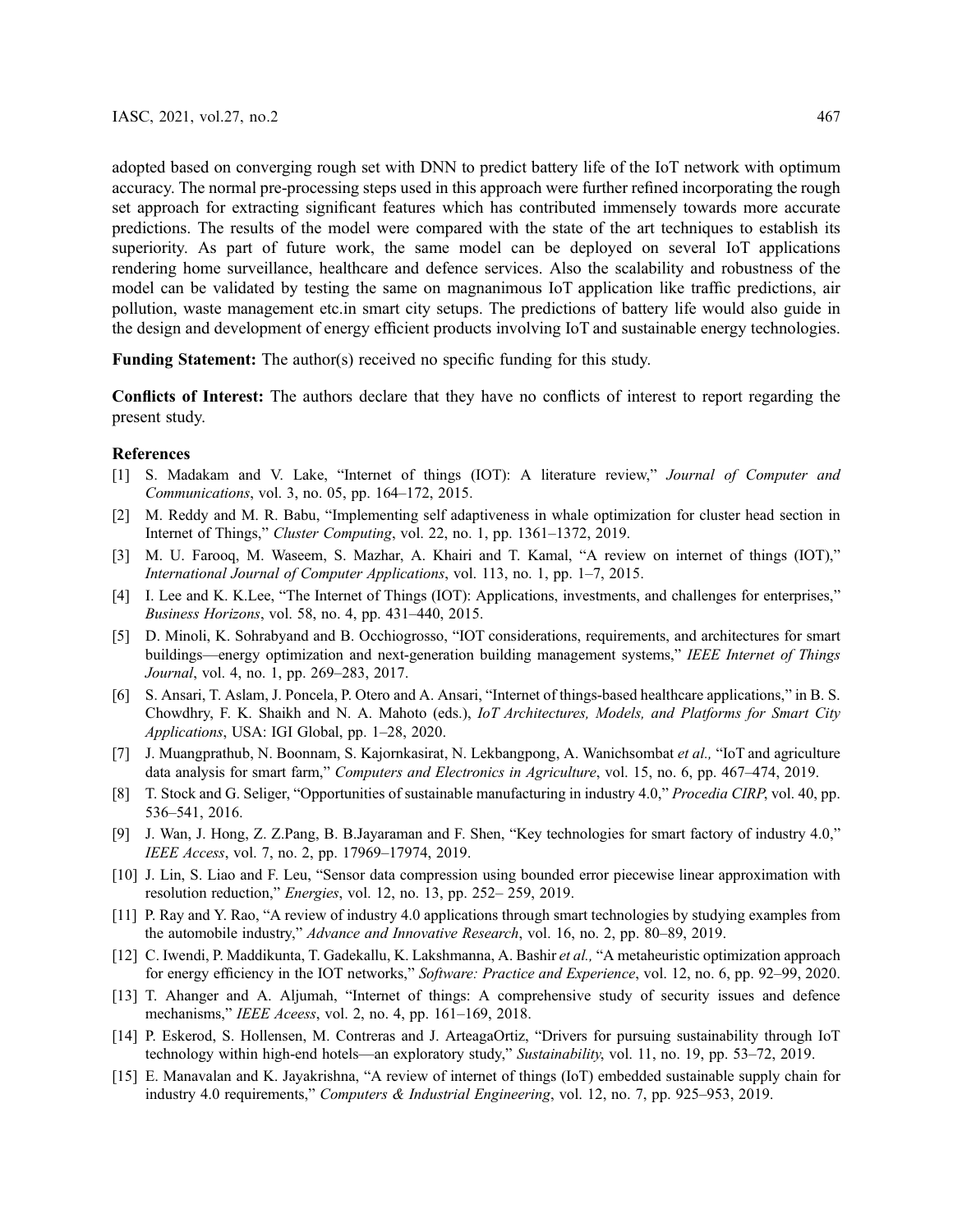- [16] F. Behrendt, "Cycling the smart and sustainable city: Analyzing ec policy documents on internet of things, mobility and transport, and smart cities," *Sustainability*, vol. 11, no. 3, pp. 76–82, 2019.
- [17] R. M. Swarnapriya, S. Bhattacharya, P. K. R. Maddikunta, S. R. K. Somayaji, K. Lakshmanna *et al.,* "Load balancing of energy cloud using wind driven and firefly algorithms in internet of everything," *Journal of Parallel and Distributed Computing*, vol. 142, pp. 16–26, 2020.
- [18] P. K. R. Maddikunta, T. R. Gadekallu, R. Kaluri, G. Srivastava, R. M. Parizi *et al.,* "Green communication in IoT networks using a hybrid optimization algorithm," *Computer Communications*, vol. 159, pp. 97–107, 2020.
- [19] W. Zhao, L. Xu, J. Bai, M. Ji and T. Runge, "Sensor-based risk perception ability network design for drivers in snow and ice environmental freeway: A deep learning and rough sets approach," *Soft Computing*, vol. 22, no. 5, pp. 1457–1466, 2018.
- [20] M. Khodayar, O. Kaynakand and M. Khodayar, "Rough deep neural architecture for short-term wind speed forecasting," *IEEE Transactions on Industrial Informatics*, vol. 13, no. 6, pp. 2770–2779, 2017.
- [21] J. Cao, X. Zhang, C. Zhang and J. Feng, "Improved convolutional neural network combined with rough set theory for data aggregation algorithm," *Journal of Ambient Intelligence and Humanized Computing*, vol. 2, no. 6, pp. 1–8, 2018.
- [22] G. Elhayatmy, N. Dey and A. Ashour, *Internet of things based wireless body area network in healthcare*. *Internet of Things and Big Data Analytics Toward Next-Generation Intelligence*, Switzerland AG: Springer, pp. 3–20, 2018.
- [23] J. Lee, D. Jang and S. Park, "Deep learning-based corporate performance prediction model considering technical capability," *Sustainability*, vol. 9, no. 6, pp. 68–72, 2017.
- [24] M. Ateeq, F. Ishmanov, M. Afzal and M. Naeem, "Predicting delay in IoT using deep learning: A multiparametric approach," *IEEE Access*, vol. 7, no. 6, pp. 62022–62031, 2019.
- [25] M. Huang, Z. Liu and Y. Tao, "Tao Mechanical fault diagnosis and prediction in iot based on multi-source sensing data fusion," *Simulation Modelling Practice and Theory*, vol. 102, pp. 1–19, 2019.
- [26] X. Fafoutis, A. Elsts, A. Vafeas, G. Oikonomou and R. Piechocki, "On predicting the battery lifetime of IOT devices: Experiences from the sphere deployments," in *Proc. of the 7th Int. Workshop on Real-World Embedded Wireless Systems and Networks*, Shenzhen, China, pp. 7–12, 2018.
- [27] S. Mansouri, P. P.Karvelis, G. Georgoulas and G. Nikolakopoulos, "Remaining useful battery life prediction for UAVs based on machine learning," *IFAC-Papers OnLine*, vol. 50, no. 1, pp. 4727–4732, 2017.
- [28] S. Shen, M. Sadoughi, X. Chen, M. Hong and C. Hu, "A deep learning method for online capacity estimation of lithium-ion batteries," *Journal of Energy Storage*, vol. 25, no. 5, pp. 100–109, 2019.
- [29] Z. Pawlak, "Rough sets," *International Journal of Computer & Information Sciences*, vol. 11, no. 5, pp. 341–356, 1982.
- [30] M. Lopez-Martin, B. Carro, A. Sanchez-Esguevillas and J. Lloret, "Network traffic classifier with convolutional and recurrent neural networks for internet of things," *IEEE Access*, vol. 5, no. 2, pp. 18042–18050, 2017.
- [31] J. C. Fan, Y. Li, L. Y. Tang and G. K. Wu, "RoughPSO: rough set-based particle swarm optimisation," *International Journal of Bio-Inspired Computation*, vol. 12, no. 4, pp. 245–253, 2018.
- [32] S. Mahdavinejad, M. Rezvan, M. Barekatain, P. Adibi, P. Barnaghi *et al.,* "Machine learning for internet of things data analysis: A survey," *Digital Communications and Networks*, vol. 4, no. 3, pp. 161–175, 2018.
- [33] G. Manogaran, P. Shakeel, H. Fouad, Y. Nam, S. Baskar *et al.,* "Wearable IoT smartlog patch: An edge computingbased bayesian deep learning network system for multi access physical monitoring system," *Sensors*, vol. 19, no. 13, pp. 30–38, 2019.
- [34] D. B. Chakraborty and S. K. Pal, "Neighborhood rough filter and intuitionistic entropy in unsupervised tracking," *IEEE Transactions on Fuzzy Systems*, vol. 26, no. 4, pp. 2188–2200, 2017.
- [35] Y. Hassan, "Deep learning architecture using rough sets and rough neural networks," *Kybernetes*, vol. 46, no. 4, pp. 693–705, 2017.
- [36] F. Otero, A. Freitas and C. Johnson, "Inducing decision trees with an ant colony optimization algorithm," *Applied Soft Computing*, vol. 12, no. 11, pp. 3615–3626, 2012.
- [37] R. Miikkulainen, J. Liang, E. Meyerson, A. Rawal, D. Fink *et al.,* "Evolving deep neural networks," in R. Kozma, C. Alippi, Y. Choe and F. C. Morabito (eds.), *Arti*fi*cial Intelligence in the Age of Neural Networks and Brain Computing*. USA: Elsevier, pp. 293–312, 2019.